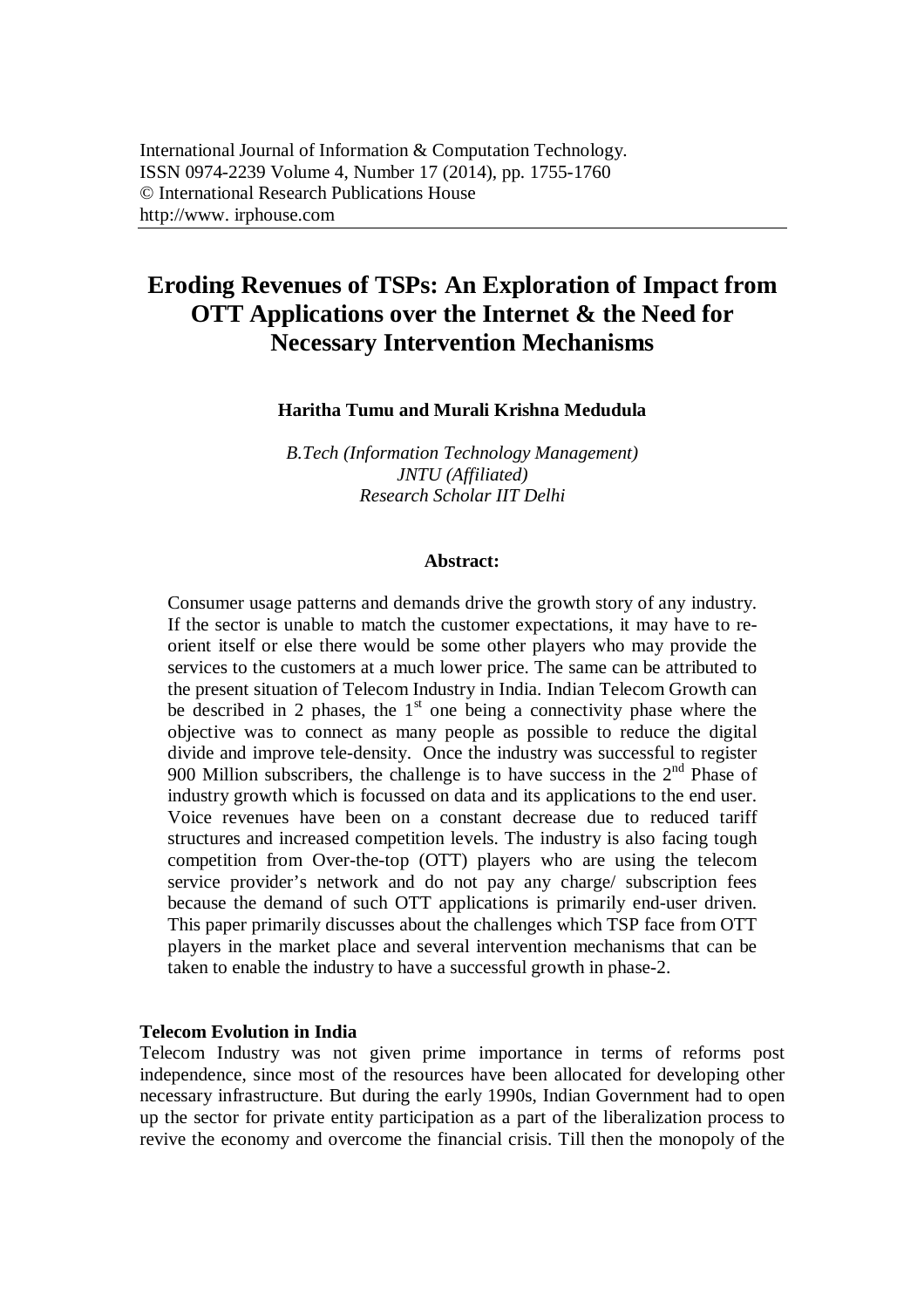government run organizations BSNL & MTNL were the only major operators to provide the basic telecom services. In the next few years, telecom policy NTP 1994 has opened up the sector for private participation where the licenses was given out for the basic telecom service. In 1992, the CMS licensing process was started using a 'Beauty Parade' method and the cellular services was started in 1995 creating duopoly market. From the beginning the telecom sector is a capital intensive industry where providing the last mile access to the subscriber involved huge cost and the companies had to treat the expenditure as sunk cost. It took several years to break even in the account books. High amount of license fee and spectrum charges left out only a couple of operators to full-fill their rollout obligations and the rest of the operators were unable to fulfil their obligations and one operator had to cancel their license. The entire process of liberalization and handing out the licenses was very political and unfair to the private operator in the beginning. But thanks to the NTP1999 which had eased out the situation for private operator where the revenue sharing mechanism was introduced to pay the license fee. In 2003, UASL (Universal Access Service License) has freed the operator from restriction related to use of technology in providing the telecom services and technology standard evolution has transformed the industry from pure voice based service to triple play services (Voice, Data & Video). The convergence of various platforms and technologies had enabled the mobile to become ubiquitous and dearest friend for mankind next only to personal relationships. 3G & 4G (BWA spectrum) auctioning process in 2010, has facilitated the industry to provide 3G services which provide more bandwidth speed and thereby allowing plethora of data & video services to be offered by the telecom operators.

#### **Changing Ecosystem for Telecom Operators**

The technology revolution  $\&$  evolution has created a platform where the dwindling ARPUs (Average revenue Per User) from voice based service can be improved by the data revenues of the operators. SMS, MMS, caller tunes, ringtones and other value added services have improved/ sustained the ARPU levels from falling down. Most of the operator's financial performance was very much dependent on non-voice based revenues. The increased level of competition from duopoly in 1990s to more than 5-7 players per circle had left the operator little chance to ignore the potential of data services for their organizational development. The rapid changing ecosystem has also changed the landscape and companies had to relook at their strategies and perform SWOT analysis at much regular intervals. For the  $1<sup>st</sup>$  time the technological factor has become so important than the political, economical and social factors and there is a need that companies have to deal with this at lightning pace.

Till 2001, the app ecosystem was mainly limited to the applications which have come pre-installed in the phone. The software was not open to any third party applications. The launch of Symbian OS which was majorly adopted by the mobile manufacturer Nokia and other players helped the developers to install third party applications developed on symbian platform onto to mobile. The need of further interactivity and user friendly apps has led to the development of apps store by Apple. The app ecosystem got the necessary push with the launch of apps store by Apple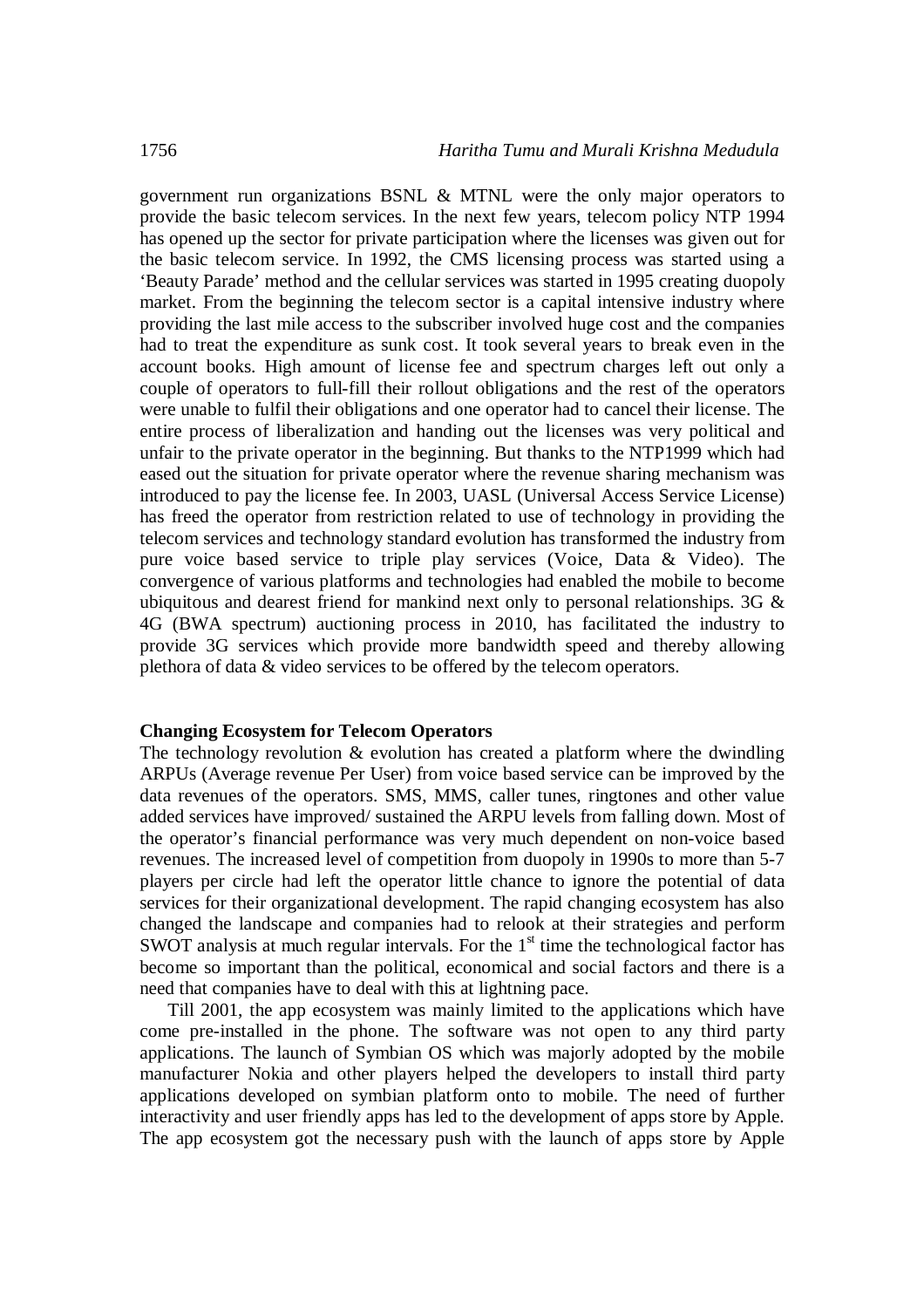which has redefined the way the customers perceive, use and maintain apps on their device. With the launch of Software Development Kit and Apps store transformation took place in value added service industry. Android operating system which is an open source further propelled the industry (both application developers and mobile manufacturers) to come out with smarter and cheap mobile phones which were more user friendly and high mobile computing power.

Such platform where the apps can be stored and the users can download them for free has enabled most of the smart phone users to make use of such facilities for their daily mobile operations. Voice and data services for which users were paying to the mobile operator for their usage identified that third party applications over the apps store fulfil their needs for free. Even though voice based apps were not that popular due to the service quality issues in India but further technology development may remove this limitation also. Today most of the apps which run on mobile phone making use of the telecom operator network (internet) where the revenue that is generated from the usage of apps is not shared with the telecom operator pose a real threat in future.

## **Over-the-top content Players and their impact for telecom industry**

Developments in networks and technology have enable internet protocol to handle both data and voice packets with better service levels. IP telephony is a reality in most of the developed nations but it is not allowed still in India due to regulatory and operators objections. But the technology cannot be stopped from reaching the consumer and it has to be realised by the operators and the regulators. Hence several apps have started providing these services over internet in terms of over-the-top content and are bypassing the regulatory restrictions because content over internet is difficult for regulation.

Over-the-top content refer to the content that is delivered over the operator network through internet service provided by the operator where the operator has no control over the type of data and the content that is flown over their network. Hence the operator has no responsibility and doesn't claim the data due to lack of control over the data that is being transferred on their network. A fundamental characteristic of OTTs is that the Internet Service Provider (ISP) does not profit nor is involved in the distribution of the OTT applications, services and content (Ganuza, 2013). Presently most of the OTT content in India is for data  $\&$  video services (messaging  $\&$ MSS video). IP telephony services are not used very frequently by majority of the subscriber due to low broadband penetration levels in the country. But in future when the broadband penetration improves there might be real threat in terms of revenue loss for the operators on voice based services too. Over-the-top (OTT) voice and messaging players are the biggest threats for CSPs. They affect CSPs' core service revenue and margins by substituting traditional voice and SMS. Over-the-top players are currently the biggest threats for CSPs who affect core service revenue and profit margins. Telecoms need to prepare their strategy carefully to support business models that are sustainable, profitable and deliver a competitive advantage (Thunstrom, 2011).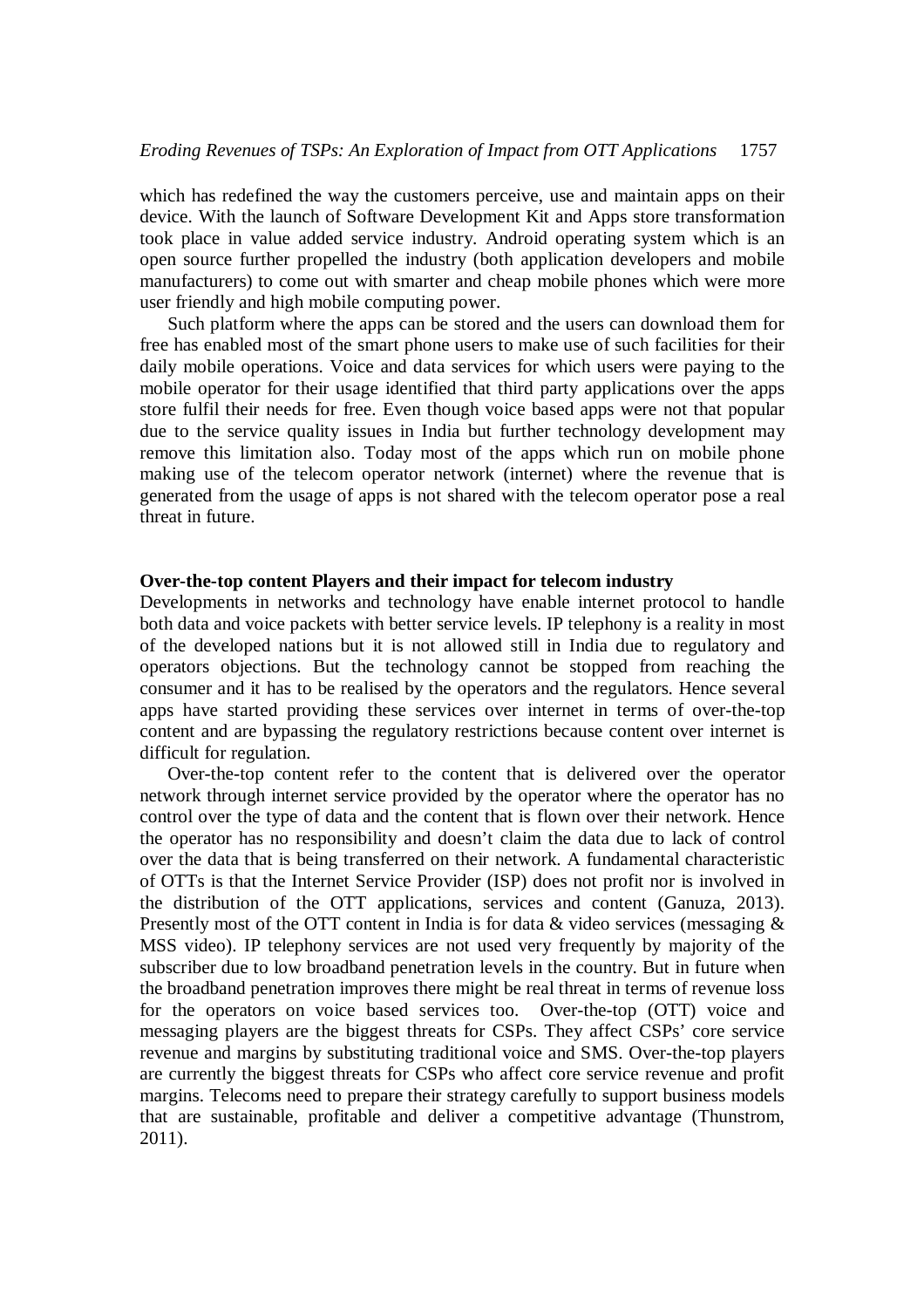This situation where the mobile operators spend huge amount of money in acquiring the license and spectrum charges where the payback period for break-even would be 6-7 years depending upon the rate of network rollout and development of services, the environment should be at least favourable for the operators to run their organization without much hassles. The impact of these OTT players will cost operators worldwide \$23bn in SMS revenues in 2012, and that figure is expected to rise to \$54bn in 2016(Ovum, 2012).

OTT players may impact telecom operators regular functioning in several ways as stated in the figure below. End users making use of OTT content services will have a major impact on their spending for data services provided by the mobile operator. The popular multimedia messaging application, "WhatsApp", was carrying 10 billion messages in mid-2012 & currently in 2014 the messages have reached to a whooping 60 billion worldwide. This results in less revenue generation for data services and lowers APRU leading to lower operating profit margins for the operator. This results in increased break even period for the license and spectrum charges paid by the operator. Lesser liquidity with the operator will lead to slower deployment of technology and network rollout. Because of the OTT data that is not in control of the operator various regulatory issues come into picture. Lower revenues from data services may force the operator to increase the tariff for core voice based services to counter balance the decreased VAS revenues and to maintain the ARPU levels.



**Fig: Implications of OTT players on Telecom Operators**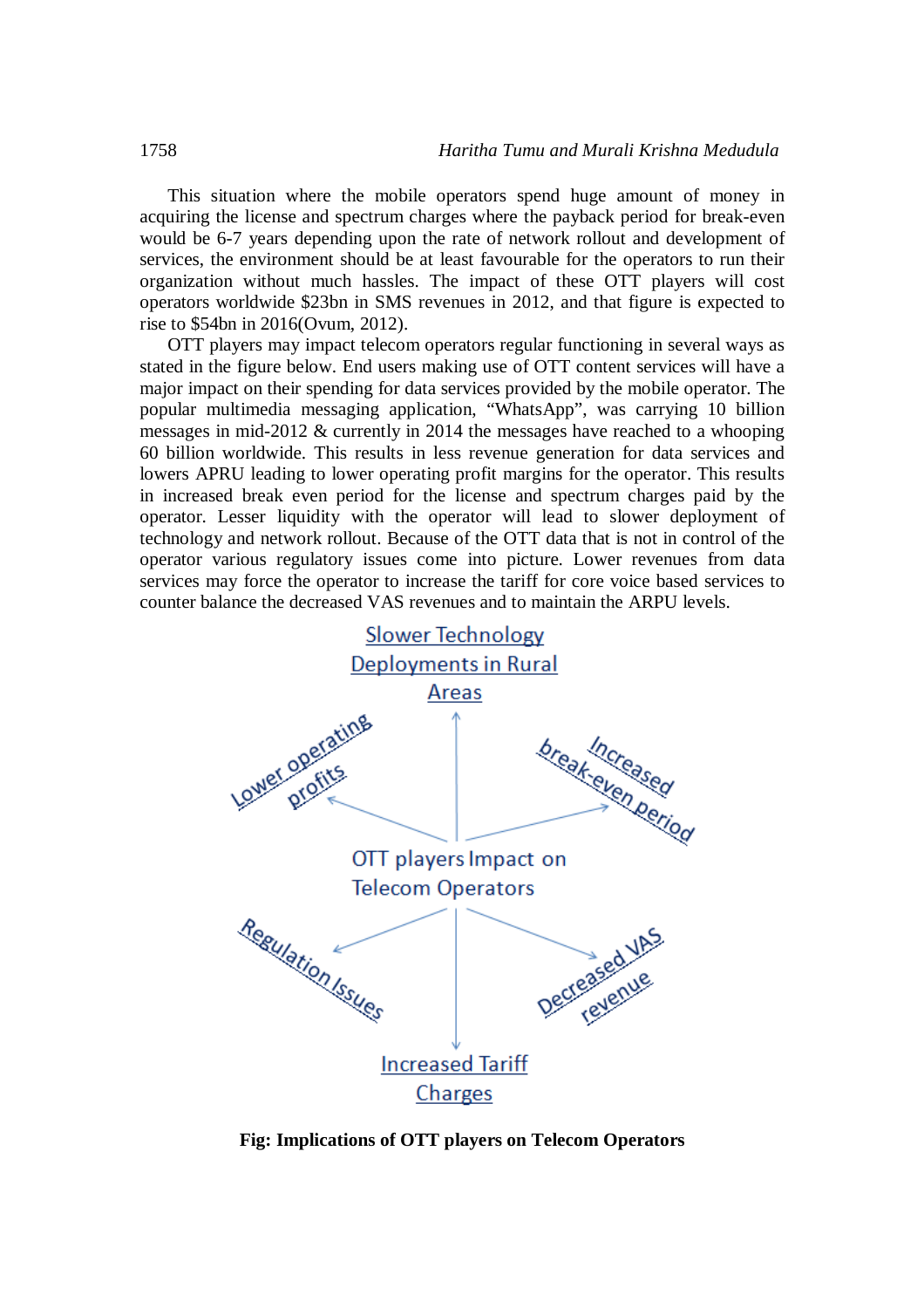Several types of OTT players exist in market place and all the payers can be classified under one of the following categories (Gartner, 2013) such as:-

- Ecosystem Players (Amazon, Alibaba, Apple, Google, Microsoft, Blackberry, Nokia etc)
- VoIP and Messaging Players (Skype, Line, WhatsApp, Viber, WeChat, Kakao Talk etc)
- Content Streaming Players (Youtube, Dailymotion, Netflix etc)
- Contextual Players (Facebook, Twitter etc.)

OTT mVoIP (Voice over Internet Protocol) could either be a disruptive threat or an innovative opportunity for market players along the value chain (Thunstrom, 2011). In Indian telecom sector there is a need for the regulator intervention for the second category of OTT players (VOIP & Messaging Players). Majority of the current situation call for measures to be taken for threats related to Messaging players on telecom operators. Let us have a look at how to mitigate the increased risk of revenue loss for the operators through various steps which will benefit both the parties (regulator and telecom operator) in a fair manner.

## **Addressing competition from OTT Players: Necessary intervention mechanisms**

According to Gartner (2013), some of the strategies that telecom operators may use are:-

- The reactive strategy:- Adopting traffic management and optimization, throttling and Wi-Fi offloading. But these approaches will have a negative impact on the relationship with the consumer in long term. Indian telecom sector being highly competitive & MNP (mobile number portability) being implemented it may be advisable to follow this approach by the operator.
- The aggressive strategy: This involves blocking off the content of select OTT players. This may not work in India at present unless the regulator allows such move. Moreover the use of Wi-Fi networks (mostly open) may still allow the messaging services which are out of the control of the internet service provided by the operator. Here the role of regulatory intervention plays a major part. Convincing the regulator for taking any such steps would be the difficult part on the operators.
- The opportunistic approach:- OTT content may be allowed only with higher data plans. Again such sort of service can be implemented only with the regulatory approval.
- The collaborative approach:- This approach is mainly on revenue sharing between the OTT player and the telecom operator which will have a win-win situation in future. This approach will be feasible when the OTT applications that consumers use are charging subscription fee from the consumers. In India, since the usage of OTT content is relatively new, presently majority of the applications are offered for free. Hence the operators may fail to convince the OTT players for any revenue sharing agreements. It is here that the regulatory intervention is necessary to mandate the agreements in a fair manner to all the stake-holders.